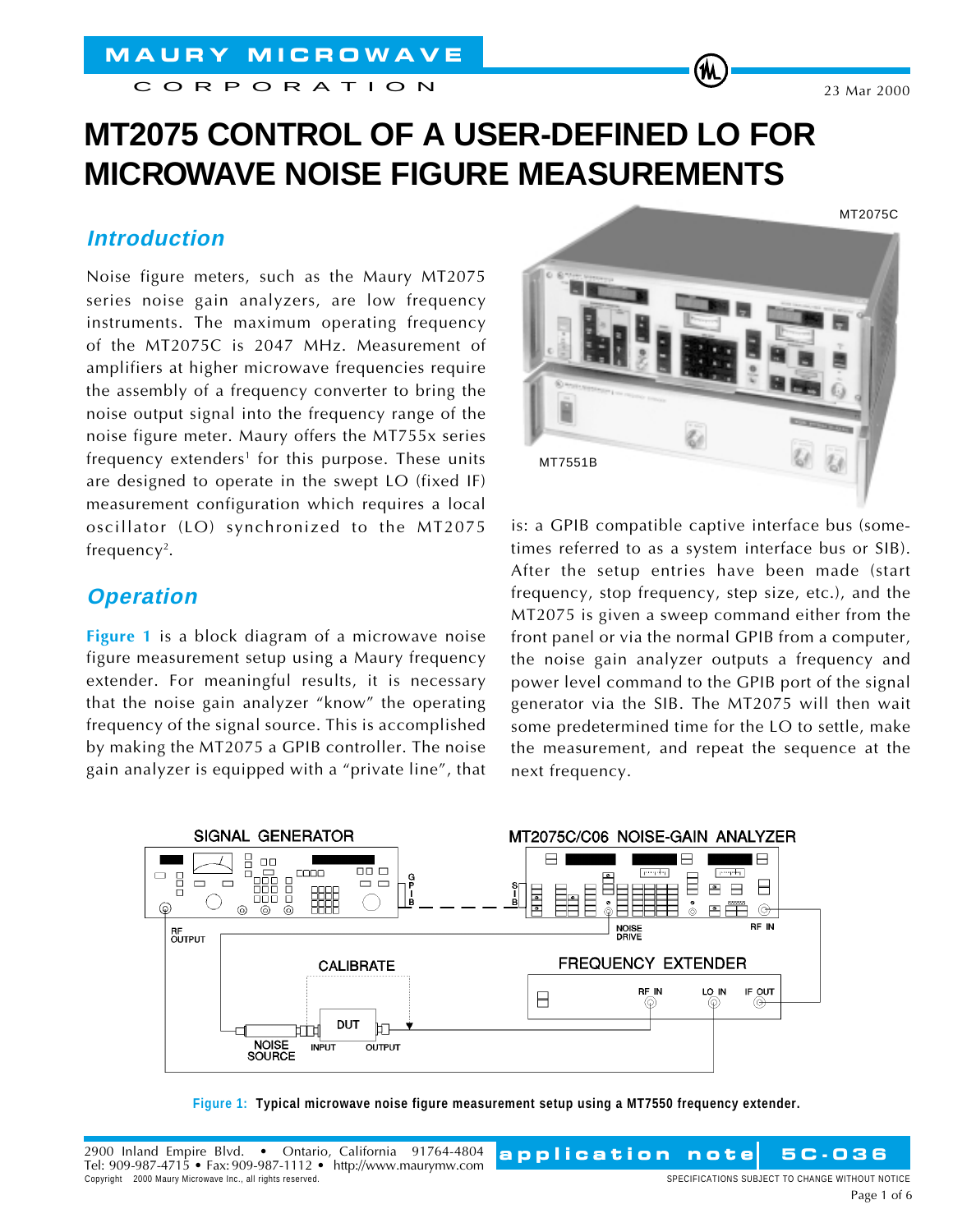# **LO Control**

In order to control the LO, the GPIB commands appropriate for the particular signal source in use must be incorporated in the noise gain analyzer. The MT2075C and MT2075C06 include commands for four common signal sources generally considered suitable as local oscillators. These are:

(M

**HP8673 HP8350**

#### **HP8340/41 Anritsu 6600**

These specific signal generators are not always easily available in some laboratories. A possible solution in such situations is the use of the "userdefined" local oscillator.

All Maury noise gain analyzers allow the user to enter the GPIB control codes for signal sources not supported by the instrument. This is accomplished by entering the decimal equivalents of the ASCII codes which control frequency and power output the codes to disable modulation can also be entered to insure these functions are not active during the noise measurements. These are placed in nonvolatile RAM, and the user-defined source can be recalled via a special function.

## **Entering User-Defined LO Control Programs**

Most modern signal sources, including those utilizing the SCPI language (Standard Commands for Programmable Instruments), can be controlled by means of the user-defined function in the noise gain analyzer. The only requirement being that the command syntax follow the generally accepted structure, **<Function><Data><Terminator>**, e.g.: the command string to send the HP8673 to a CW frequency of 3 GHz is **FR3000MZ** where **FR** specifies the CW frequency function and **MZ** is the terminator specifying that the data is in MHz.

It should be noted that the MT2075 series can send frequency commands in MHz only. In entering the program, the frequency and power output are variables; therefore, the data are replaced by the decimal equivalents of the ASCII CTRL-F (decimal 6) and ASCII CTRL-A (decimal 1) for frequency and power output data, respectively.

The general procedure for entering the codes for a user-defined LO is:

- 1. Enable entry of the codes for a user-defined LO by activating **SPEC FUNCT 48.1 ENTER**.
- 2. Determine the decimal equivalents of the ASCII mnemonics required to control frequency and power output of the source. Command codes to disable modulation and turn on the RF power can also be included; however, this is best done from the front panel of the source since including these would slow the tuning sequence between frequencies.
- 3. Enter these decimal values and depress **ENTER** after each input. At the point in the sequence where frequency and power output data would be entered, replace these with the decimal equivalents of CTRL-F and CTRL-A, respectively. The noise gain analyzer will accept up to 40 decimal entries.
- 4. After the last decimal entry, depress **ENTER** a second time to terminate the sequence.
- 5. Determine or set the bus address of the signal source, and set the MT2075 LO address to the same number using: **SHIFT LOCAL <address> ENTER**. Most signal sources are preset to address 19. The synthesizer in the Marconi 6200 is an exception (see next page).
- 6. When setting up the measurement from the front panel or from a computer, select the user-defined LO with **SPEC FUNCT 47.4 ENTER**.

Three sample programs which illustrate the entry process are shown on the following pages.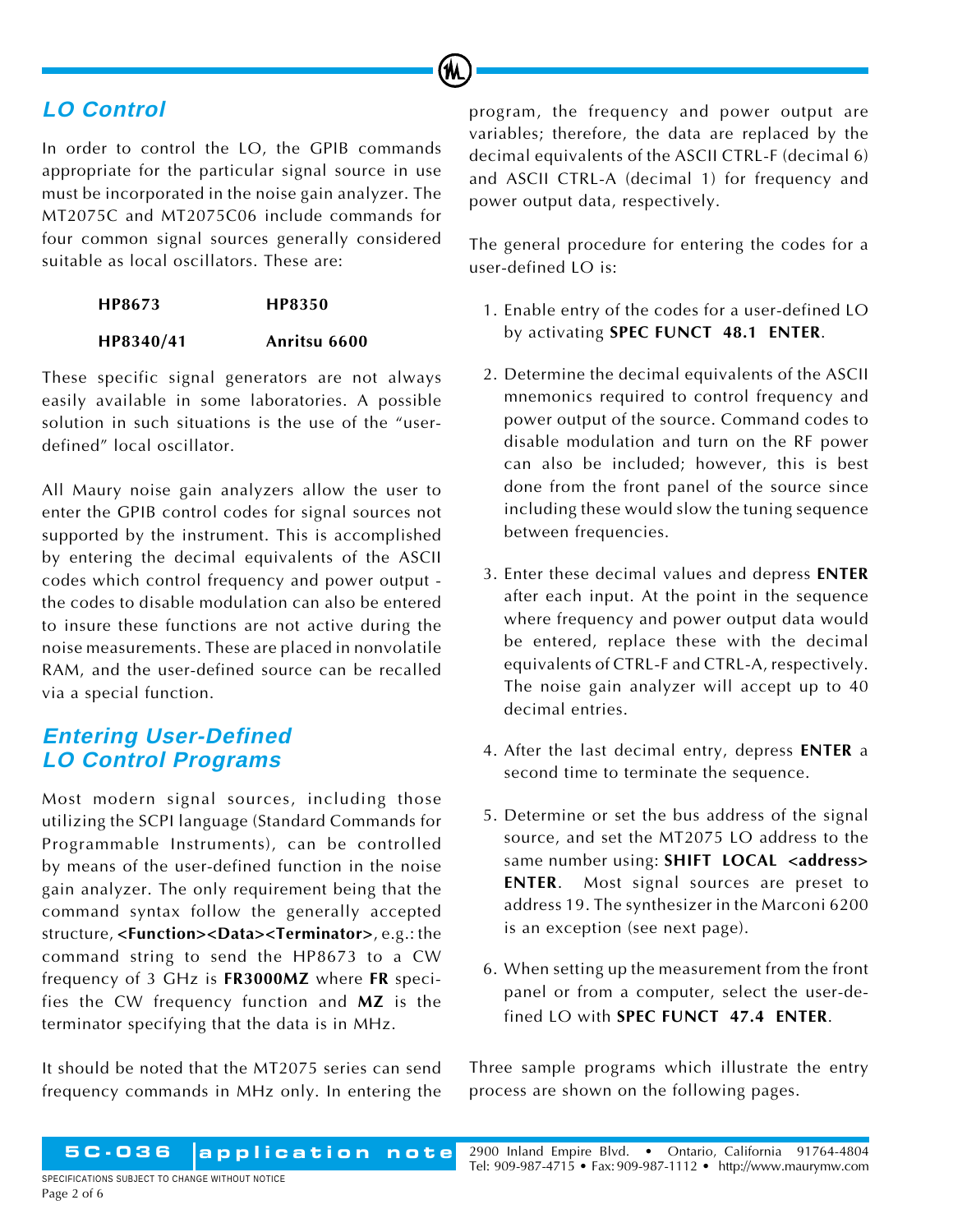**Anritsu 6700 and 681xx series synthesizers** Both Anritsu model series will respond to the same set of commands. The initial commands disable modulation and insure the RF power is turned on. These are optional, and, in fact, it is recommended

CORPORATION

that these functions be controlled by the front panel keys to reduce the time required for interaction between the two instruments at each frequency step. Activate the user-defined LO control program entry with the following keystrokes:

| <b>ASCII</b>  |                   |                 |
|---------------|-------------------|-----------------|
| <b>Symbol</b> | <b>Keystrokes</b> | <b>Function</b> |
| A             | 65 ENTER          |                 |
| M             | 77 ENTER          | Disable AM      |
| $\mathbf 0$   | <b>48 ENTER</b>   |                 |
| F             | 70 ENTER          |                 |
| M             | 77 ENTER          | Disable FM      |
| $\mathbf{0}$  | <b>48 ENTER</b>   |                 |
| P             | 80 ENTER          | Disable pulse & |
| 0             | <b>48 ENTER</b>   | square wave mod |
| $\mathsf{R}$  | 82 ENTER          |                 |
| F             | 70 ENTER          | RF power        |
| $\mathbf{1}$  | 49 ENTER          | on              |
| F             | 70 ENTER          | CW              |
| 1             | 49 ENTER          | parameter       |
| <b>CTRL-F</b> | 6 ENTER           | Frequency       |
| M             | 77 ENTER          |                 |
| H             | 72 ENTER          | <b>MHz</b>      |
|               | 76 ENTER          | Power out       |
| 1             | <b>49 ENTER</b>   | parameter       |
| CTRL-A        | 1 ENTER           | Power output    |
| D             | 68 ENTER          |                 |
| M             | 77 ENTER          | dBm             |
|               | <b>ENTER</b>      | Terminate       |

**M** 

**application note 5C-036**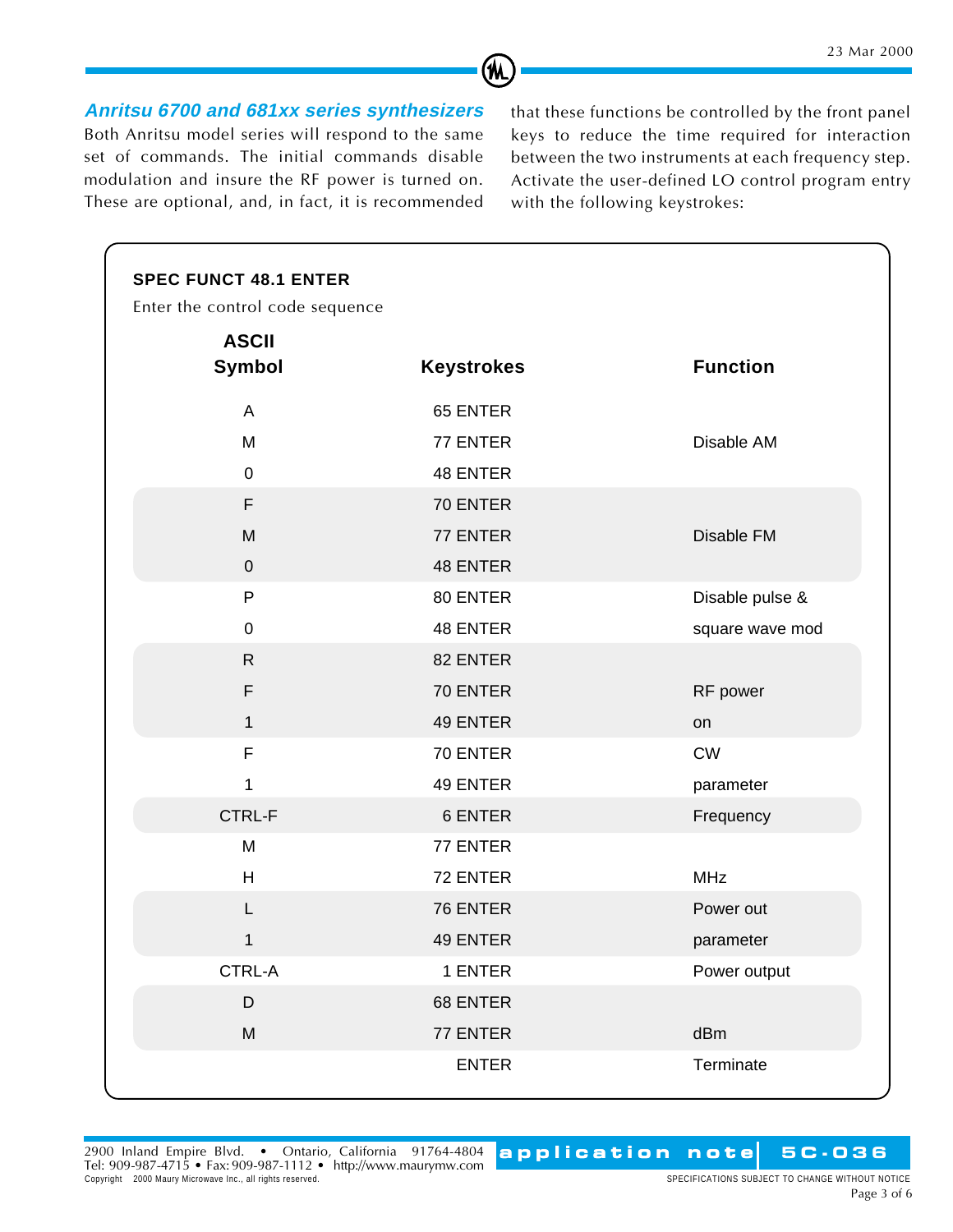#### **Marconi 6200 Microwave Test Set** <sup>3</sup>

The following input allows the MT2075 noise gain analyzer to control the synthesizer in the Marconi 6200 microwave test set. When using this unit as the LO, avoid address 19. Activate the user-defined LO control program entry with the following keystrokes:

| <b>ASCII</b>                 |                      |                             |
|------------------------------|----------------------|-----------------------------|
| Symbol                       | <b>Keystrokes</b>    | <b>Function</b>             |
| S                            | 83 ENTER             |                             |
| $\mathsf O$                  | 79 ENTER             |                             |
| $\mathsf U$                  | 85 ENTER             |                             |
| $\mathsf{R}$                 | 82 ENTER             |                             |
|                              | 58 ENTER             | Source                      |
| M                            | 77 ENTER             | mode                        |
| $\circ$                      | 79 ENTER             |                             |
| D                            | 68 ENTER             |                             |
| E                            | 69 ENTER             |                             |
| <space></space>              | 32 ENTER             |                             |
| C                            | 67 ENTER             |                             |
| W                            | 87 ENTER             | <b>CW</b>                   |
| $\vdots$                     | 59 ENTER             |                             |
| $\mathsf{R}$                 | 82 ENTER             |                             |
| $\mathsf F$                  | 70 ENTER             |                             |
| <space></space>              | 32 ENTER             | RF power                    |
| O                            | 79 ENTER             | on                          |
| N                            | 78 ENTER             |                             |
| $^\mathrm{''}$               | 59 ENTER             |                             |
| $\mathsf F$                  | 70 ENTER             |                             |
| ${\sf R}$                    | 82 ENTER             | Set                         |
| E                            | 69 ENTER             | frequency                   |
| $\mathsf Q$                  | 81 ENTER             |                             |
| <space></space>              | 32 ENTER             |                             |
| CTRL-F                       | 6 ENTER              | Frequency                   |
| E                            | 69 ENTER             |                             |
| 6                            | 54 ENTER             | <b>MHz</b>                  |
|                              | 59 ENTER             |                             |
| ${\sf P}$                    | 80 ENTER             |                             |
| $\mathsf O$                  | 79 ENTER             |                             |
| W                            | 87 ENTER             |                             |
|                              | 58 ENTER             | Set                         |
|                              | 76 ENTER             | power                       |
| E<br>$\vee$                  | 69 ENTER             |                             |
|                              | 86 ENTER<br>32 ENTER |                             |
| <space></space>              |                      |                             |
| <b>CTRL-A</b><br><end></end> | 1 ENTER<br>0 ENTER   | Power output<br>End program |
|                              |                      | Terminate                   |
|                              | <b>ENTER</b>         |                             |
|                              |                      |                             |

(M

**5C-036 application note**

2900 Inland Empire Blvd. • Ontario, California 91764-4804 Tel: 909-987-4715 • Fax: 909-987-1112 • <http://www.maurymw.com>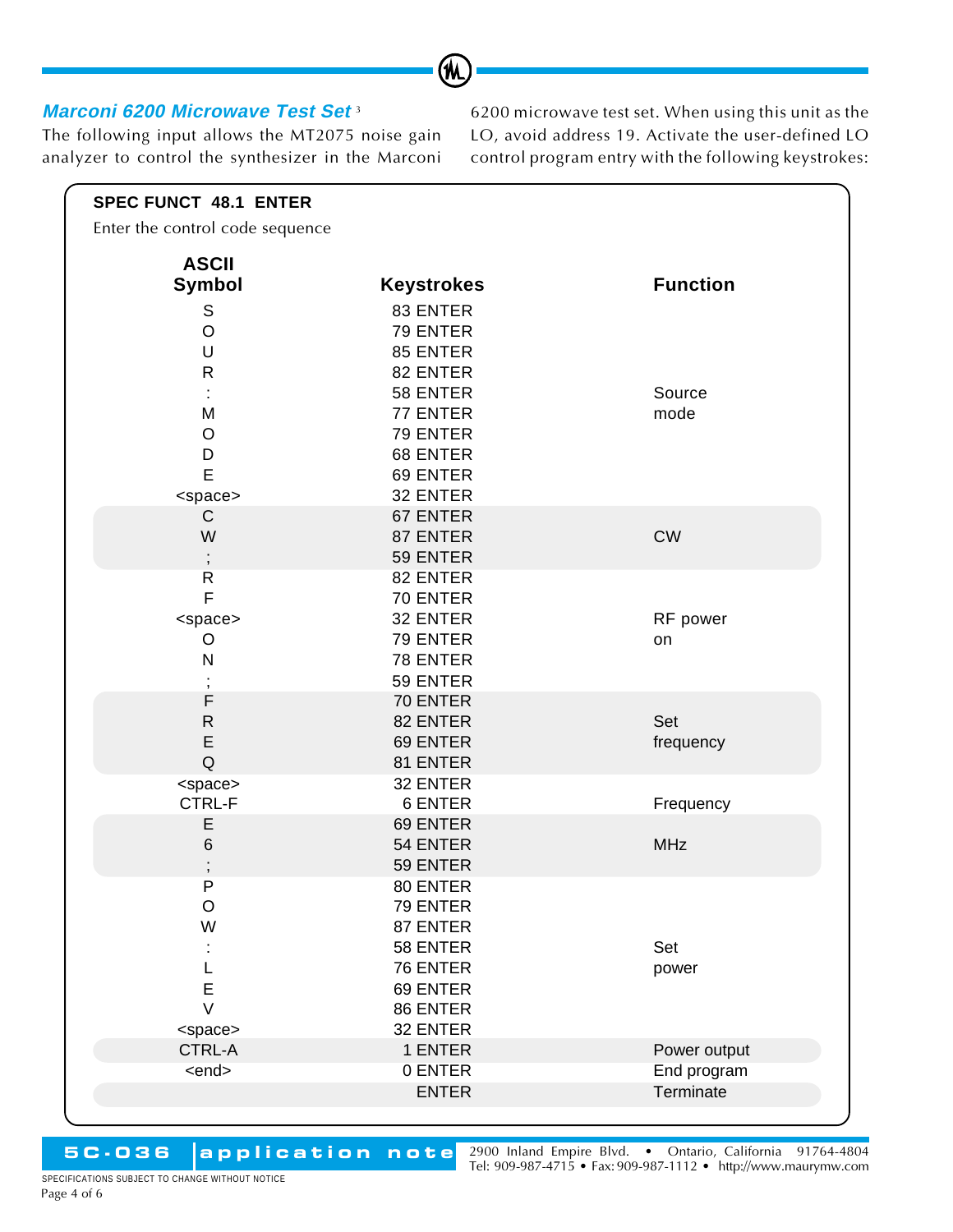## **Sources Using the SCPI Language**

The following sequence will program all signal sources utilizing the Standard Commands for Programmable Instruments (SCPI) language. Among these are the HP8360 and 83700 series synthesizers. It should be noted that the HP8360 has an "analyzer" control mode which, when set, causes the

CORPORATION

instrument to respond to GPIB commands designed to drive the HP8340 and 8341. These command codes are already stored in the MT2075; therefore, the user-defined entry can be avoided when using this signal source. Activate the user-defined LO control program entry with the following keystrokes:

| <b>SPEC FUNCT 48.1 ENTER</b>                    |                   |                 |
|-------------------------------------------------|-------------------|-----------------|
| Enter the control code sequence<br><b>ASCII</b> |                   |                 |
| Symbol                                          | <b>Keystrokes</b> | <b>Function</b> |
| $\mathsf F$                                     | 70 ENTER          |                 |
| R                                               | 82 ENTER          |                 |
| E                                               | 69 ENTER          |                 |
| $\sf Q$                                         | 81 ENTER          | CW mode         |
|                                                 | 58 ENTER          |                 |
| $\mathsf{C}$                                    | 67 ENTER          |                 |
| W                                               | 87 ENTER          |                 |
| <space></space>                                 | 32 ENTER          |                 |
| CTRL-F                                          | <b>6 ENTER</b>    | Frequency       |
| <space></space>                                 | 32 ENTER          |                 |
| M                                               | 77 ENTER          |                 |
| H                                               | 72 ENTER          | <b>MHz</b>      |
| $\mathsf Z$                                     | 90 ENTER          |                 |
| <b>CR</b>                                       | 13 ENTER          | Carriage return |
| LF                                              | 10 ENTER          | Line feed       |
| P                                               | 80 ENTER          |                 |
| $\bigcirc$                                      | 79 ENTER          |                 |
| W                                               | 87 ENTER          | Set             |
|                                                 | 58 ENTER          | power           |
| L                                               | 76 ENTER          | level           |
| E                                               | 69 ENTER          |                 |
| $\vee$                                          | 86 ENTER          |                 |
| <space></space>                                 | 32 ENTER          |                 |
| <b>CTRL-A</b>                                   | 1 ENTER           | Power output    |
| <space></space>                                 | 32 ENTER          |                 |
| D                                               | 68 ENTER          |                 |
| B                                               | 66 ENTER          | dBm             |
| M                                               | 77 ENTER          |                 |
|                                                 | <b>ENTER</b>      | Terminate       |
|                                                 |                   |                 |

(M

2900 Inland Empire Blvd. • Ontario, California 91764-4804 Tel: 909-987-4715 • Fax: 909-987-1112 • <http://www.maurymw.com> Copyright 2000 Maury Microwave Inc., all rights reserved. See the served of the served of the served. SPECIFICATIONS SUBJECT TO CHANGE WITHOUT NOTICE

**application note 5C-036 application note**